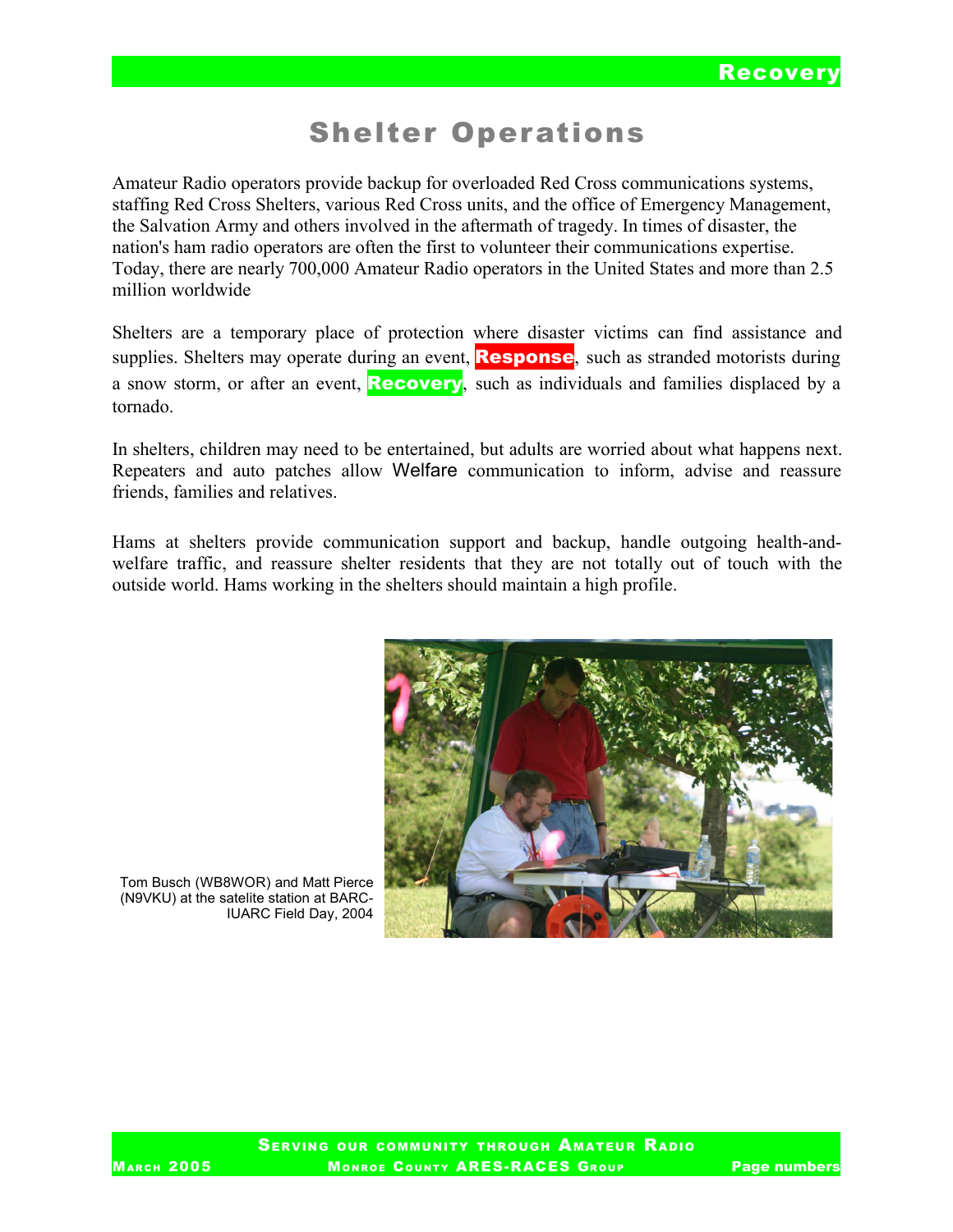# Health and Welfare

In the event of a natural or man-made disaster, radio amateurs, including ARRL-certified volunteers will work with community organizations to relay vital information in a structured and accurate manner. They are skilled at composing and relaying messages by voice and through computer based Amateur Radio communications modes. ARS volunteers will join local ARES nets and will support emergency activities ranging from equipment logistics, victim location and identification, emergency shelter, food and water information, medical equipment and materiel distribution, and, sometimes, life-and-death communication.

### **Emergency | Priority | Break**

- *Break* -- The normal, polite request for an opportunity to interrupt an *ongoing contact* is the lowest priority of interruption. *Break* is also often recognized during an *Open Net* and *may* be granted during an *Informal Directed Net.* The NCS can break back with a higher priority should events warrant a change in net status.
- NCS or an operator on any contact will always stop everything and answer the following interruption priority calls immediately.
- **Priority** -- The second highest level of interruption, *Priority*, means the traffic concerns an *immediate safety issue regarding* human *life or injury, or impending property damage*.
- *Emergency* -- The highest level of priority, *Emergency,* is reserved for **only** *danger-of-death or serious-injury-if-message-is-not-heard-immediately* messages

*Emergency* calls can interrupt *Priority, Break,* **Welfare** or normal traffic*. Priority* calls can interrupt *Break***, Welfare**, or normal traffic, but *not Emergency*. *Break* should never be used during a *Formal Directed Emergency Net*. During nets, rely on NCS to dispatch assistance.

.Emergency messages within the disaster area often have life-death urgency. Much of the local traffic will be on VHF/UHF. Emergency, Priority and Welfare traffic flowing outside the disaster area may be best handled on HF using the NTS. Incoming Health and Welfare traffic should be handled only after all Emergency and Priority traffic is cleared because it can easily overload an already busy system.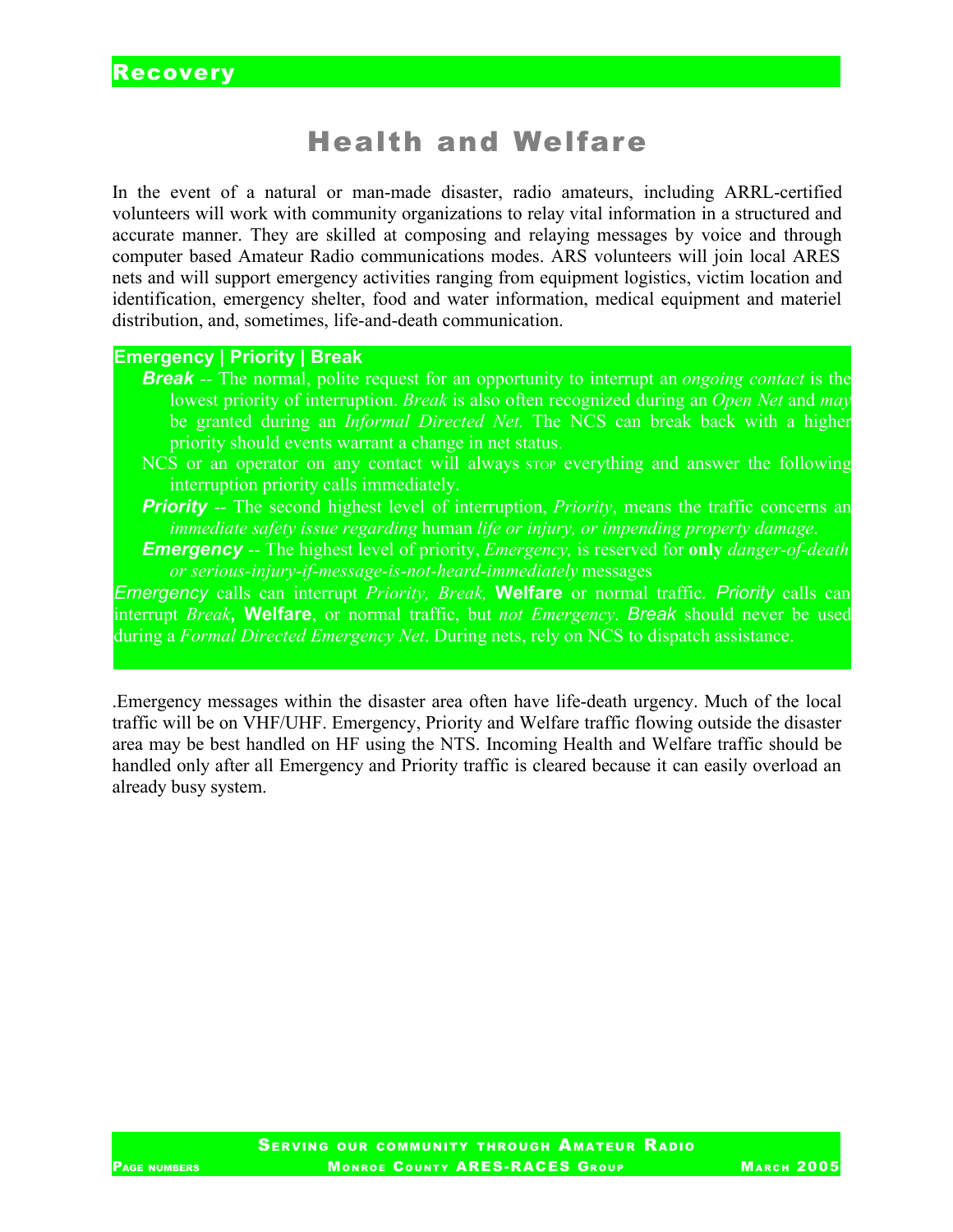# **Property Damage Surveys / Assessments**

Damage caused by natural disasters can be sudden and extensive. Responsible officials in and near the event may need communications assistance. Such reports and data are used to initiate and coordinate disaster relief and recovery.

Red Cross damage assessment teams survey an area to calculate initial impact estimates. EMA may request surveys to ascertain the amount of outside assistance needed in an area. Using a ridealong ham provides instantaneous contact with the Chapter House or EOC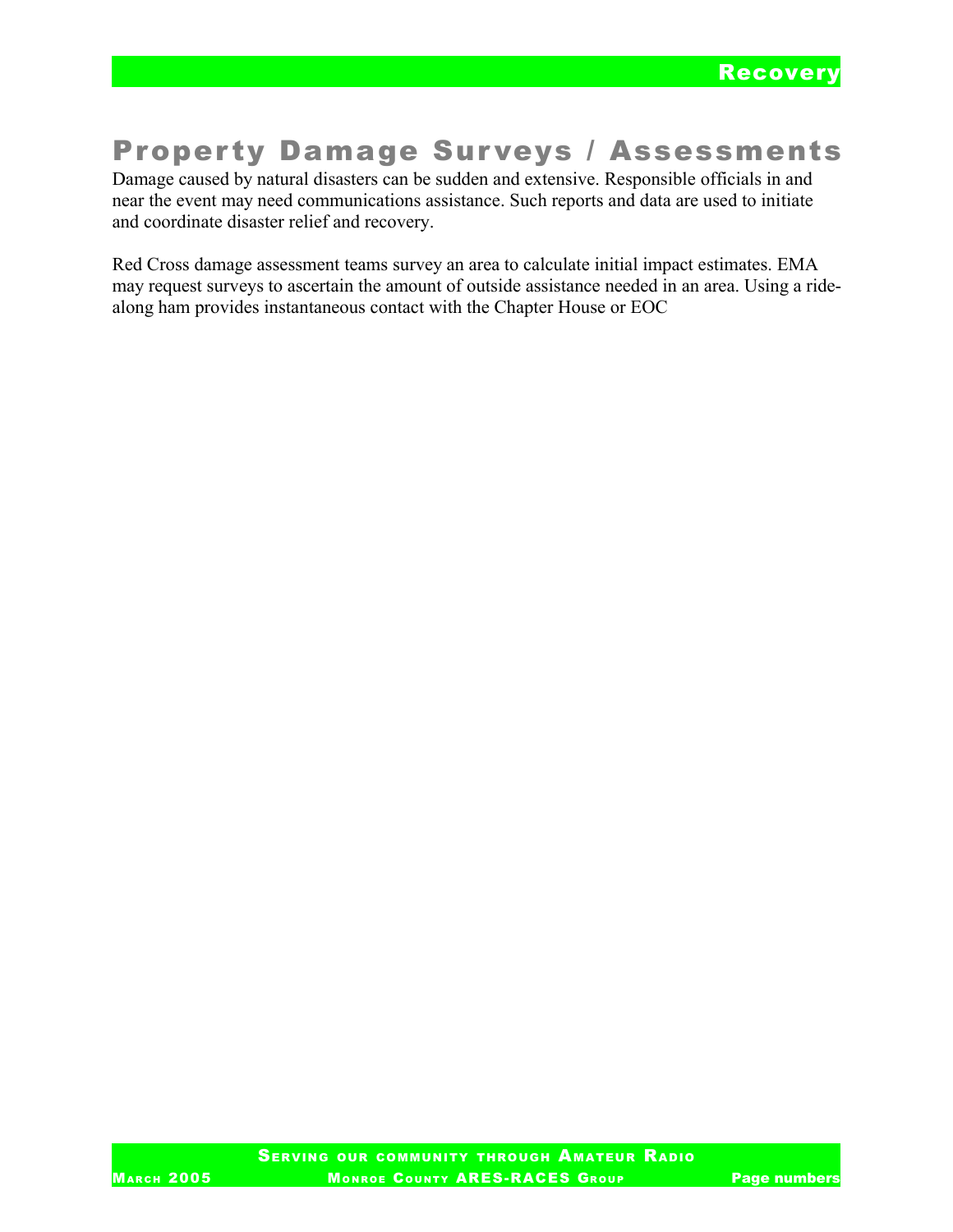### Definitions

| <b>ARES</b>     | Amateur Radio Emergency Service                                                               |                  |            |              |  |
|-----------------|-----------------------------------------------------------------------------------------------|------------------|------------|--------------|--|
| ARRL            | Amateur Radio Relay League                                                                    |                  |            |              |  |
| <b>ARS</b>      | The Amateur Radio Service of the Federal Communications Commission                            |                  |            |              |  |
| <b>BARC</b>     | Bloomington Amateur Radio Club                                                                |                  |            |              |  |
| CAP             | Civil Air Patrol                                                                              |                  |            |              |  |
| <b>CW</b>       | Continuous wave – Morse code                                                                  |                  |            |              |  |
| EC              | (ARES) Emergency Coordinator                                                                  |                  |            |              |  |
| <b>DHS</b>      | Department of Homeland Security                                                               |                  |            |              |  |
| <b>EMA</b>      | <b>Emergency Management</b>                                                                   | <b>MCEMA</b>     | SEMA=State | FEMA=Federal |  |
| <b>EMC</b>      | Agency / Center                                                                               | MCEMC=County     |            |              |  |
| EOC             | <b>Emergency Operations Center</b>                                                            | $MCEOC = Countv$ |            |              |  |
| <b>FCC</b>      | <b>Federal Communications Commission</b>                                                      |                  |            |              |  |
| <b>HAZMAT</b>   | Hazardous Materials                                                                           |                  |            |              |  |
| HF              | High Frequency $(1.8 - 30 \text{ MHz})$                                                       |                  |            |              |  |
| <b>ICS</b>      | Incident Command System, component of National Incident Management System [NIMS]              |                  |            |              |  |
| <b>IUARC</b>    | Indiana University Amateur Radio Club                                                         |                  |            |              |  |
| <b>MARS</b>     | Military Affiliate Radio System                                                               |                  |            |              |  |
| Modes           | Various ARS methods of operation: CW, phone, packet, digital, FSTV. SSTV, etc.                |                  |            |              |  |
| MOU / SOU       | Memorandum of Understanding / Statement of Understanding                                      |                  |            |              |  |
| <b>NCS</b>      | <b>Net Control Station</b>                                                                    |                  |            |              |  |
| <b>Net</b>      | A frequency controlled by an NCS for station-to-station traffic                               |                  |            |              |  |
| <b>NIMS</b>     | National Incident Management System                                                           |                  |            |              |  |
| Phone           | Voice mode on the Amateur RadioService                                                        |                  |            |              |  |
| <b>RACES</b>    | Radio Amateur Civil Emergency Service                                                         |                  |            |              |  |
| Repeater        | A radio which receives signals on one frequency and transmits on a second. Usually has better |                  |            |              |  |
|                 | antenna and location and better power than personal stations.                                 |                  |            |              |  |
| <b>SATERN</b>   | Salvation Army Team Emergency Radio Network                                                   |                  |            |              |  |
| <b>SINCGARS</b> | Single-channel Indiana Army National Guard Radio Service                                      |                  |            |              |  |
| SOU / MOU       | Statement of Understanding / Memorandum of Understanding                                      |                  |            |              |  |
| <b>UHF</b>      | Ultra High Frequency (420-450 MHz)                                                            |                  |            |              |  |
| <b>VHF</b>      | Very High Frequency (144-148 MHz)                                                             |                  |            |              |  |

### Conclusion

Amateur radio operators should become familiar with the *ARRL Operating Manual,* especially the *Desktop Reference* and the chapters on "Emergency Communications" and "Traffic Handling Procedures," and the *ARES Field Resources Manual,* from which much of the operational information for this Plan is derived.

The purpose of this plan is to provide broad written guidelines with a minimum of information needed in an emergency and to define the roles and responsibilities of the licensed amateur radio operators volunteering for Emergency Communications service in Monroe County. Additional, more detailed, information on operating procedures, net control operations and training, *Skywarn* and local weather events, and cave rescue services is, or will be, available from Monroe County ARES and/or BARC in the form of meeting handouts or brochures.

Monroe County ARES-RACES and the approximately 500 amateur radio operators licensed in this area, and the hundreds in surrounding counties, are proud to offer radio communications support to the community in the hope that such assistance is rarely called for.